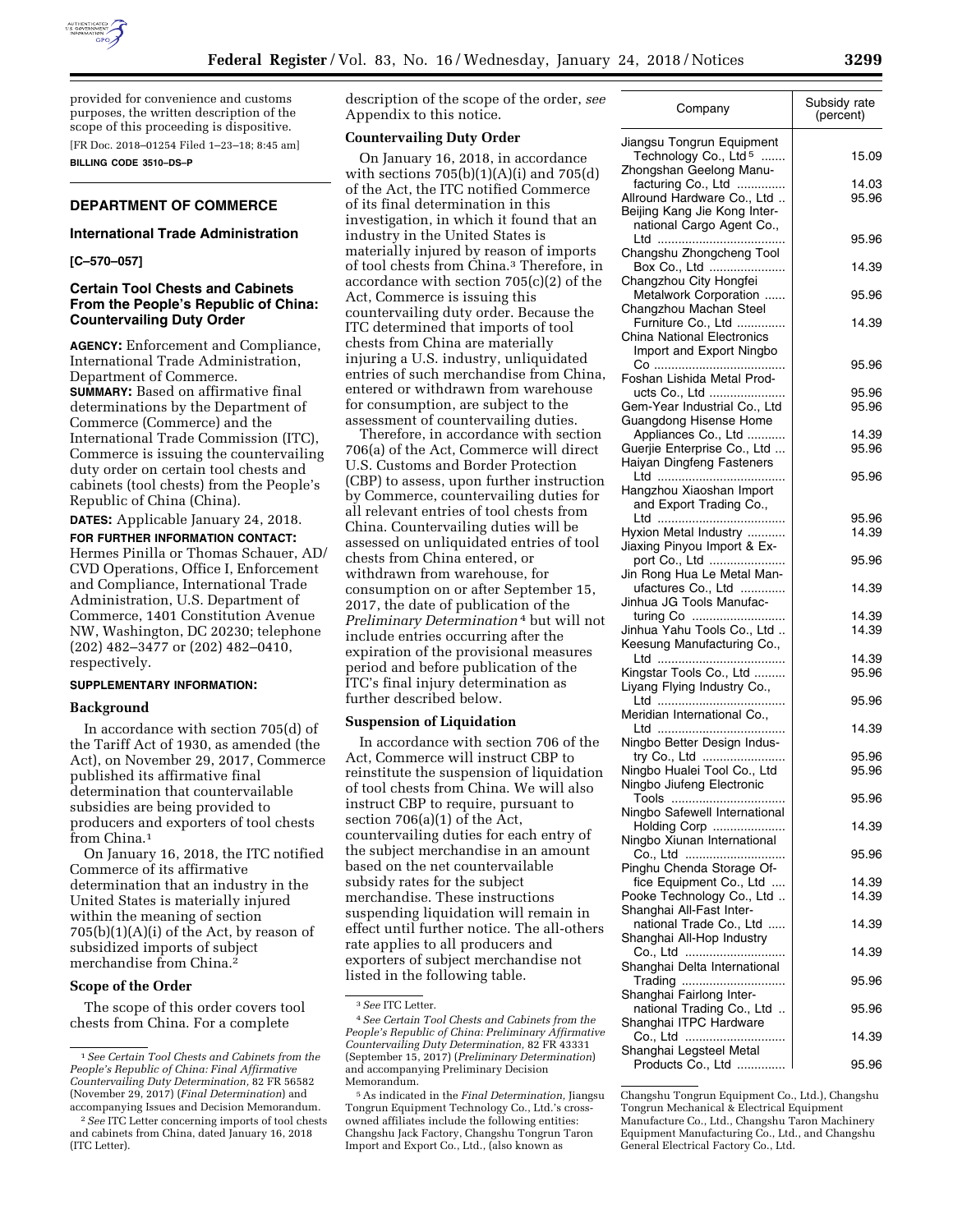| Company                                                                                                       | Subsidy rate<br>(percent)        |
|---------------------------------------------------------------------------------------------------------------|----------------------------------|
| Shanghai Tung Hsing Tech-<br>nology Inc<br>Shining Golden Yida Welding                                        | 95.96                            |
| & Cutting Machinery Man-<br>ufacture Ltd                                                                      | 95.96                            |
| Suzhou Aomeijia Metallic<br>Products Co., Ltd<br>Suzhou Goldenline Machin-                                    | 95.96                            |
| ery Co., Ltd<br>Suzhou Xindadi Hardware                                                                       | 95.96                            |
| Co., Ltd                                                                                                      | 14.39                            |
| Taixing Hutchin Mfg. Co., Ltd<br><b>Tong Ming Enterprise</b>                                                  | 14.39                            |
| (Jiaxing) Co., Ltd<br>Trantex Product (Zhong                                                                  | 95.96                            |
| Shan) Co., Ltd<br>Wuyi Yunlin Steel Products                                                                  | 14.39                            |
| Co., Ltd<br>Yangzhou Huayu Pipe Fitting                                                                       | 95.96                            |
| Co., Ltd<br>Yangzhou Triple Harvest                                                                           | 95.96                            |
| Power Tools Limited                                                                                           | 14.39                            |
| Zhangjiagang Houfeng Ma-<br>chinery Co., Ltd                                                                  | 95.96                            |
| Zhejiang KC Mechanical &<br>Electrical<br>Zhejiang Zhenglian Corp<br>Zhuhai Shichang Metals Ltd<br>All-Others | 95.96<br>95.96<br>95.96<br>14.39 |

## **Provisional Measures**

Section 703(d) of the Act states that instructions issued pursuant to an affirmative preliminary determination may not remain in effect for more than four months. In the underlying investigation, Commerce published the *Preliminary Determination* on September 15, 2017. As such, the fourmonth period beginning on the date of the publication of the *Preliminary Determination* ended on January 12, 2018. Furthermore, section 707(b) of the Act states that definitive duties are to begin on the date of publication of the ITC's final injury determination.

Therefore, in accordance with section 703(d) of the Act and our practice, we instructed CBP to terminate the suspension of liquidation and to liquidate, without regard to countervailing duties, unliquidated entries of tool chests from China entered, or withdrawn from warehouse, for consumption, after January 12, 2018, the date the provisional measures expired, until and through the day preceding the date of publication of the ITC's final injury determination in the **Federal Register**. Suspension of liquidation will resume on the date of publication of the ITC's final determination in the **Federal Register**.

## **Notifications to Interested Parties**

This notice constitutes the countervailing duty order with respect to tool chests from China pursuant to

section 706(a) of the Act. Interested parties can find a list of countervailing duty orders currently in effect at *[http://](http://enforcement.trade.gov/stats/iastats1.html)  [enforcement.trade.gov/stats/](http://enforcement.trade.gov/stats/iastats1.html) [iastats1.html.](http://enforcement.trade.gov/stats/iastats1.html)* 

This order is issued and published in accordance with section 706(a) of the Act and 19 CFR 351.211(b).

Dated: January 19, 2018.

#### **Gary Taverman,**

*Deputy Assistant Secretary for Antidumping and Countervailing Duty Operations, performing the non-exclusive functions and duties of the Assistant Secretary for* 

*Enforcement and Compliance.* 

# **Appendix**

### **Scope of the Order**

The scope of this order covers certain metal tool chests and tool cabinets, with drawers, (tool chests and cabinets), from the People's Republic of China (the PRC) and the Socialist Republic of Vietnam (Vietnam). The scope covers all metal tool chests and cabinets, including top chests, intermediate chests, tool cabinets and side cabinets, storage units, mobile work benches, and work stations and that have the following physical characteristics:

(1) A body made of carbon, alloy, or stainless steel and/or other metals;

(2) two or more drawers for storage in each individual unit;

(3) a width (side to side) exceeding 15 inches for side cabinets and exceeding 21 inches for all other individual units but not exceeding 60 inches;

(4) a body depth (front to back) exceeding 10 inches but not exceeding 24 inches; and

(5) prepackaged for retail sale.

For purposes of this scope, the width parameter applies to each individual unit, *i.e.,* each individual top chest, intermediate top chest, tool cabinet, side cabinet, storage unit, mobile work bench, and work station.

Prepackaged for retail sale means the units may, for example, be packaged in a cardboard box, other type of container or packaging, and may bear a Universal Product Code, along with photographs, pictures, images, features, artwork, and/or product specifications. Subject tool chests and cabinets are covered whether imported in assembled or unassembled form. Subject merchandise includes tool chests and cabinets produced in the PRC or Vietnam but assembled, prepackaged for retail sale, or subject to other minor processing in a third country prior to importation into the United States. Similarly, it would include tool chests and cabinets produced in the PRC or Vietnam that are assembled, prepackaged for retail sale, or subject to other minor processing after importation into the United States.

Subject tool chests and cabinets may also have doors and shelves in addition to drawers, may have handles (typically mounted on the sides), and may have a work surface on the top. Subject tool chests and cabinets may be uncoated (*e.g.,* stainless steel), painted, powder coated, galvanized, or otherwise coated for corrosion protection or aesthetic appearance.

Subject tool chests and cabinets may be packaged as individual units or in sets. When

packaged in sets, they typically include a cabinet with one or more chests that stack on top of the cabinet. Tool cabinets act as a base tool storage unit and typically have rollers, casters, or wheels to permit them to be moved more easily when loaded with tools. Work stations and mobile work benches are tool cabinets with a work surface on the top that may be made of rubber, plastic, metal, wood, or other materials.

Top chests are designed to be used with a tool cabinet to form a tool storage unit. The top chests may be mounted on top of the base tool cabinet or onto an intermediate chest. They are often packaged as a set with tool cabinets or intermediate chests, but may also be packaged separately. They may be packaged with mounting hardware (*e.g.,*  bolts) and instructions for assembling them onto the base tool cabinet or onto an intermediate tool chest which rests on the base tool cabinet. Smaller top chests typically have handles on the sides, while the larger top chests typically lack handles. Intermediate tool chests are designed to fit on top of the floor standing tool cabinet and to be used underneath the top tool chest. Although they may be packaged or used separately from the tool cabinet, intermediate chests are designed to be used in conjunction with tool cabinets. The intermediate chests typically do not have handles. The intermediate and top chests may have the capability of being bolted together.

Side cabinets are designed to be bolted or otherwise attached to the side of the base storage cabinet to expand the storage capacity of the base tool cabinet.

Subject tool chests and cabinets also may be packaged with a tool set included. Packaging a subject tool chest and cabinet with a tool set does not remove an otherwise covered subject tool chest and cabinet from the scope. When this occurs, the tools are not part of the subject merchandise.

All tool chests and cabinets that meet the above definition are included in the scope unless otherwise specifically excluded.

Excluded from the scope of the order are tool boxes, chests, and cabinets with bodies made of plastic, carbon fiber, wood, or other non-metallic substances.

Also excluded from the scope of the order are industrial grade steel tool chests and cabinets. The excluded industrial grade steel tool chests and cabinets are those:

(1) Having a body that is over 60 inches in width; or

(2) having each of the following physical characteristics:

(a) A body made of steel that is 0.047 inches or more in thickness;

(b) a body depth (front to back) exceeding 21 inches; and

(c) a unit weight that exceeds the maximum unit weight shown below for each width range:

| <b>Inches</b> | Maximum<br>pounds |
|---------------|-------------------|
|---------------|-------------------|

#### **Weight to width ratio tool chests**

| 115 |
|-----|
|     |